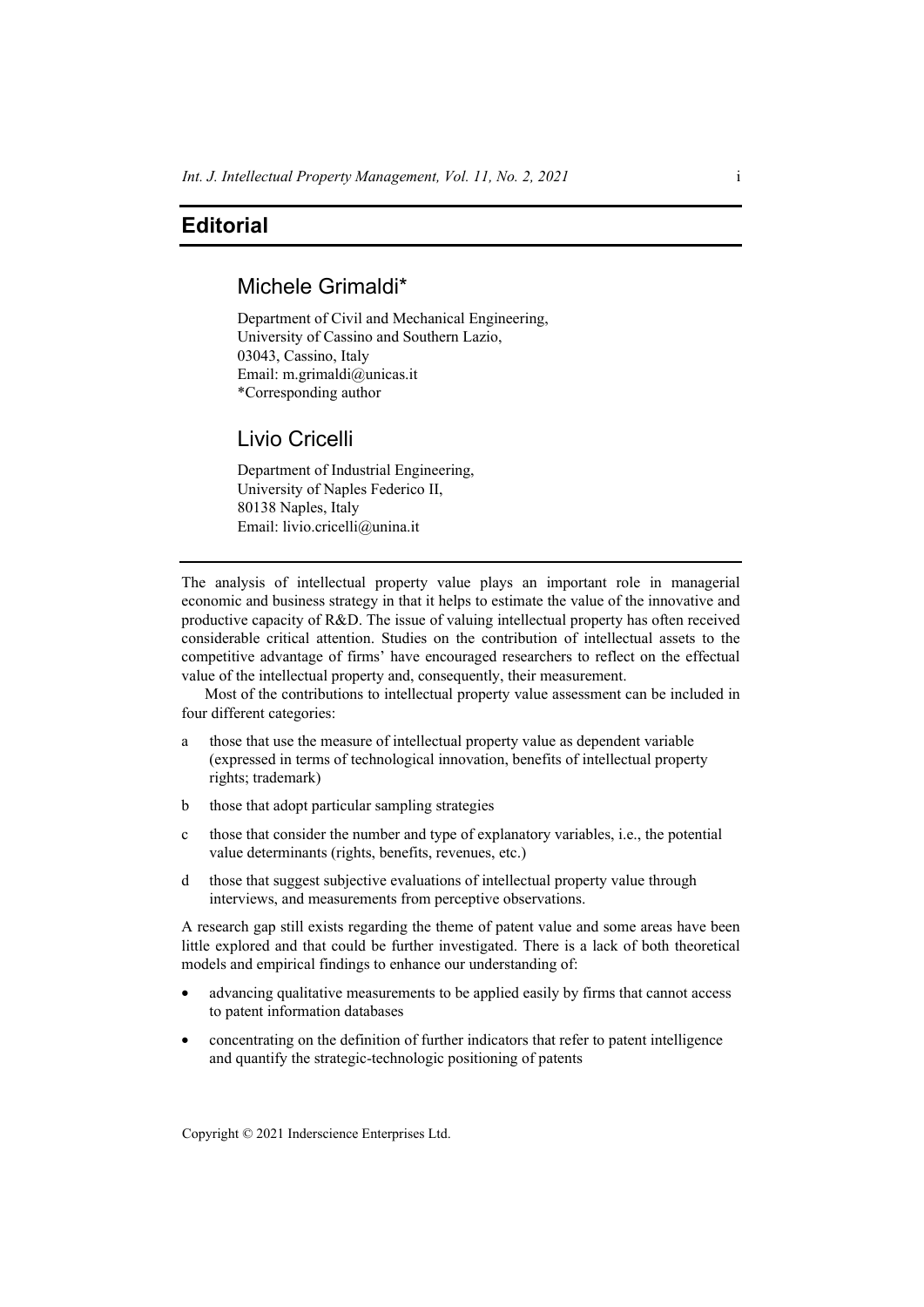### ii *M. Grimaldi and L. Cricelli*

- measuring the business opportunities of the technology or, more in general, the potential value of the patented technology
- determining assessment approaches able to account for the commercial value of the intellectual property and the commercial performance of products and technologies
- proposing management and measurement tools based on intellectual property financial quantities through intangible valuations or firm analyses, based on managers' perceptions
- assessing the strategic positioning of intellectual property using intelligence instruments or the analysis of the competitive landscape.

This special issue aims to collect innovative, original and explorative contributes from different disciplines on intellectual property value encompassing the most different viewpoints and considering different scale:

- research areas concerning technology, innovation, scientometrics, and R&D
- legal value, law standards, and appropriability
- investigations on the patent life-cycle phases, from the invention to the commercialisation
- innovation revenues and benefits of intellectual property
- the importance of the technological distance among invention and the ratio of prior similar patents for newly combined technology elements.

The goal of this special issue is to stimulate the discussion and collect theoretical studies, surveys and applications on the difference of patent value, from trademark law to intellectual property rights, from trade-related aspects to commercial strategies, from strategic to technological value and from managerial insights to innovation benefits and revenues.

The issue is composed of the following three papers that will appear in the following order, as it follows:

- 1 'Structural condition of combinatorial innovation through patent ability AI analysis'
- 2 'Efficient retrieval of trademark images from large databases'
- 3 'Patent ranking indicators: a framework for the evaluation of a patent portfolio'.

The first article 'Structural condition of combinatorial innovation through patent ability AI analysis' by Shirasaka et al. discusses the invention as a combinatorial process, by considering innovation as the results of reconfiguring an invention to obtain a new combination of existing technology elements. In this way, the paper deduces that the existing rate of similar prior patents is important as a quantitative evaluation method using artificial intelligence technology. By evaluating the combinatorial invention process through artificial intelligence technologies, the authors find that a determination because of the existence ratio of prior similar patents is important for newly combined technology elements.

The second paper 'Efficient retrieval of trademark images from large databases' by Nigam and Singh studies the role of trademarks law as the most pervasive amongst all the